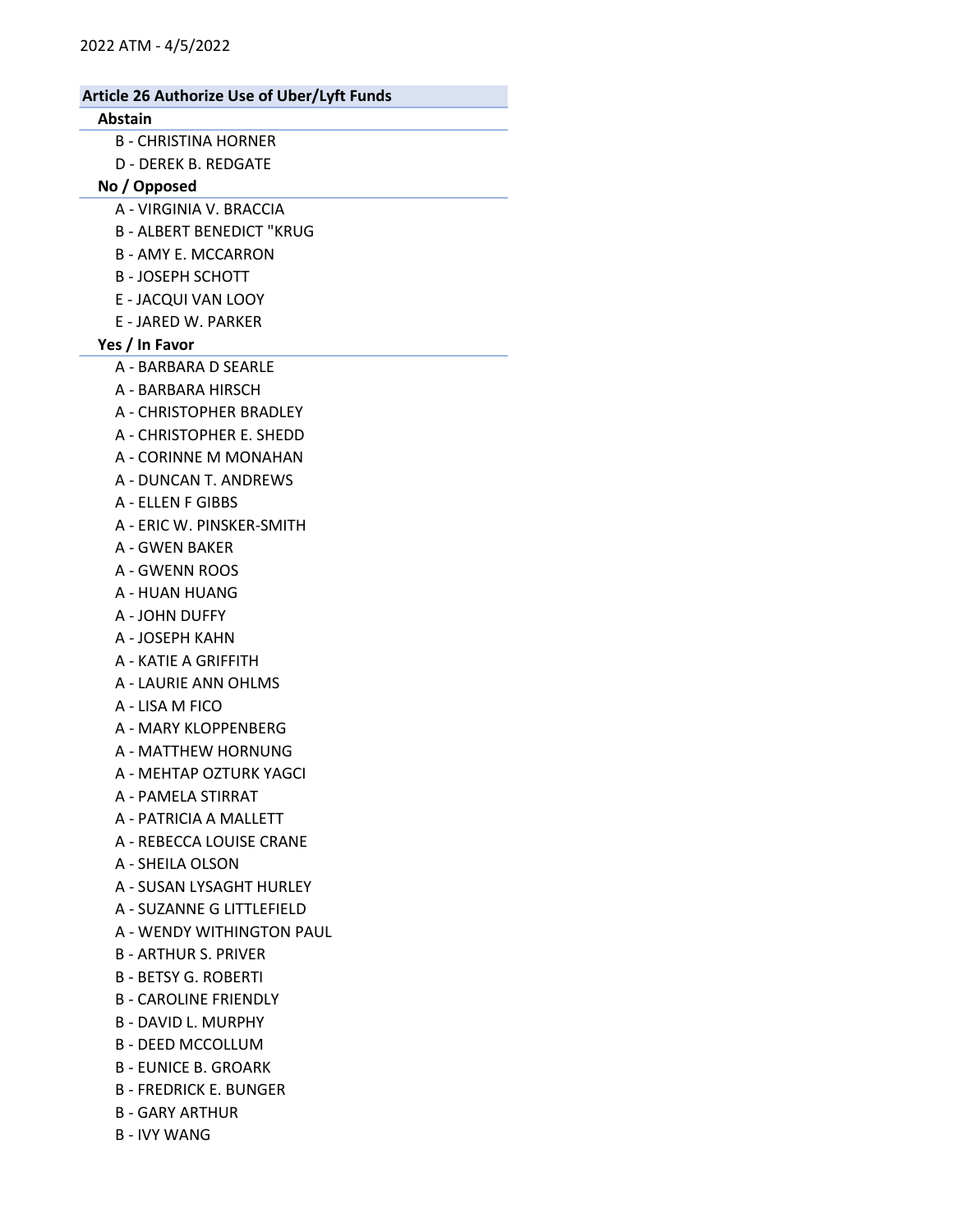- B JAMES L. ROBERTI
- B JOSEPH MICHAEL "HICKSON
- B KATHERINE S. CORT
- B KELLY C. FRIENDLY
- B LINDA H. CHOW
- B MELISSA A. MARTIN
- B MIDDLETON ANSLEY "MARTIN
- B NORA TRACY PHILLIPS
- B PAUL THOMAS DELANEY
- B PETRO LISOWSKY
- B ROBERTA MORGENSTERN
- B S. PETER W. JONES
- B SCOTT K. BENDER
- B SKYE JACOBS
- C AMY SB GOTTSCHALK
- C ANDREA N. WARD
- C ANN M. HOWLEY
- C ANN WELKE RAPPAPORT
- C BEATRICE BEZMALINOVIC DHEBAR
- C ELIZABETH LASHWAY
- C HOLLY M. GRACE
- C HYUN SOOK RYU SONG
- C KATE MCGEOUGH
- C KATHY Y. EGAN
- C KELLY MCCOULF NORRIS
- C LEANNE J. LEIBMAN
- C LINDA OLIVER GRAPE
- C LOIS SULLIVAN
- C LUCIENNE V. RONCO
- C LUCY ROONEY KAPPLES
- C MARCIA TESTA SIMONSON
- C MARTIN JAY "MCHALE
- C PAMELA POSEY
- C ROYALL H. SWITZLER
- C SARA H. RAVERET
- C SARAH H. PEDERSEN
- C SHANI M. DEFINA
- C SHARON L. GRAY
- C SUSAN K. MAGGIONI
- C THOMAS H. ULFELDER
- C WENDY HARRIS GARBER
- D ANN-MARA S. LANZA
- D CAROL ALMEDA-MORROW
- D CRAIG EDWARD MACK
- D DIANE E. HALL
- D ELIZABETH H. SHLALA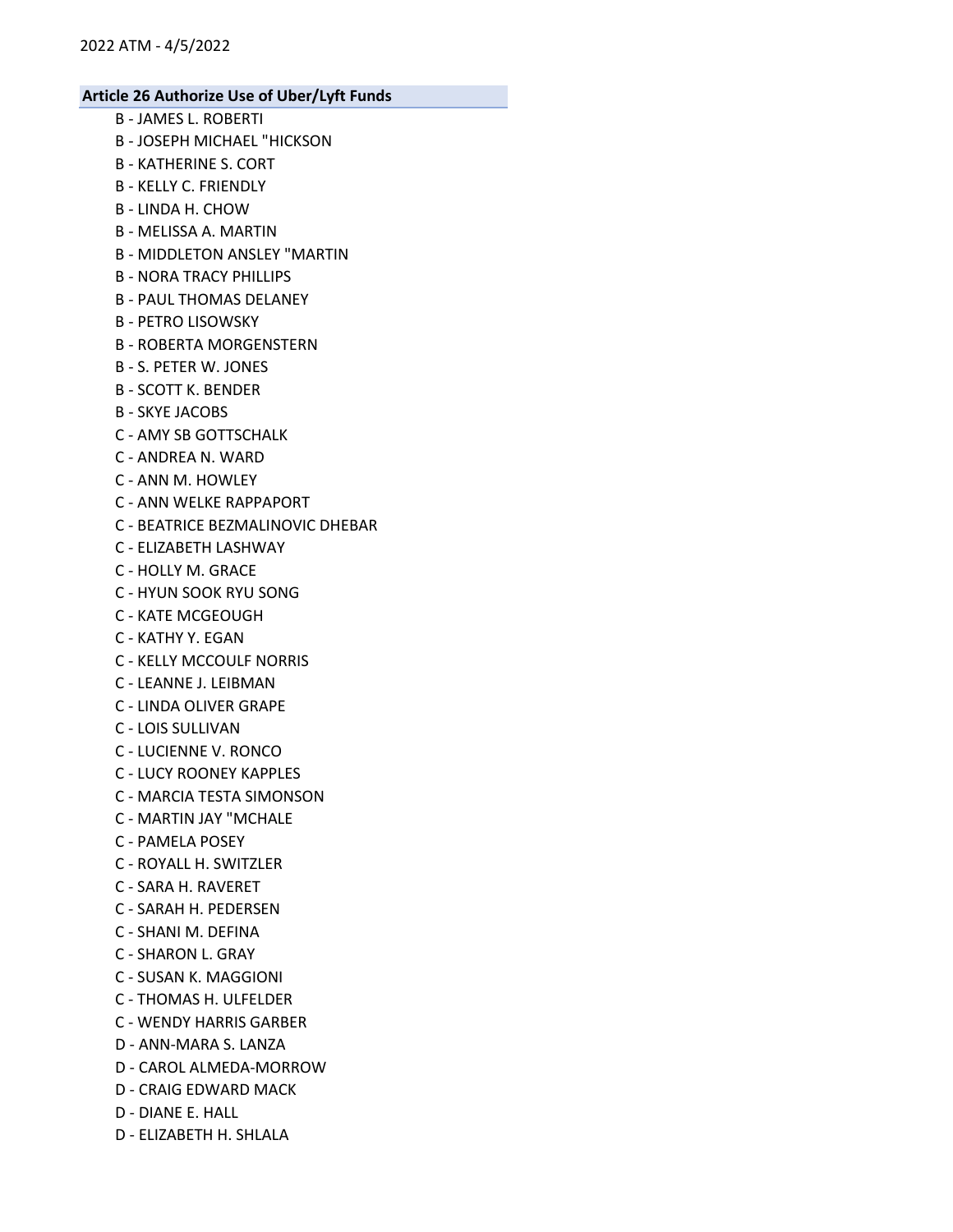- D ELIZABETH SULLIVAN WOODS
- D ETHAN I. DAVIS
- D GAIL FRANCES SULLIVAN
- D IAN COHEN
- D JOHN D. LANZA
- D JOHN SCHULER
- D LAURA ROBERT-FRAGASSO
- D LAURA SCHOTSKY OLTON
- D LINA EVE VITA MUSAYEV
- D LORI A. FERRANTE
- D MARGIE PALLADINO
- D MARK B. BENJAMIN
- D MARY BETH GRIMM
- D MASON R. SMITH
- D MAURA MURPHY
- D PATTI QUIGLEY
- D QUENTIN S. PRIDEAUX
- D RICHARD D. "HILL
- D SANDRA SABA JOSEPH
- D STEPHEN G. MURPHY
- D W. ARTHUR "GARRITY
- E CAREN PARKER
- E DENNIS DISCHINO
- E JESSICA BETH GRAHAM
- E JOAN GAUGHAN
- E KATHERINE K. MACDONALD
- E KATHERINE L. "BABSON
- E KEVIN J. MACDONALD
- E LAURENCE D. SHIND
- E LISE M. OLNEY
- E MARLA L. ROBINSON
- E MARY GARD
- E NANCY L. GOODEN WESTENBERG
- E NEAL R. GOINS
- E ODESSA MB SANCHEZ
- E PAUL A. CRAMER
- E RAINA C. MCMANUS
- E RANI ELWY
- E REGINA C. LAROCQUE
- E RUSSELL THOMAS GENTRY
- E SUSAN E. RYAN
- E SYLVIA T. HAHN-GRIFFITHS
- E THOMAS J. MACDONALD
- E TIMOTHY W. FULHAM
- E WENDY A. HAERING-ENGELS
- E WENDY S. BECK VON PECCOZ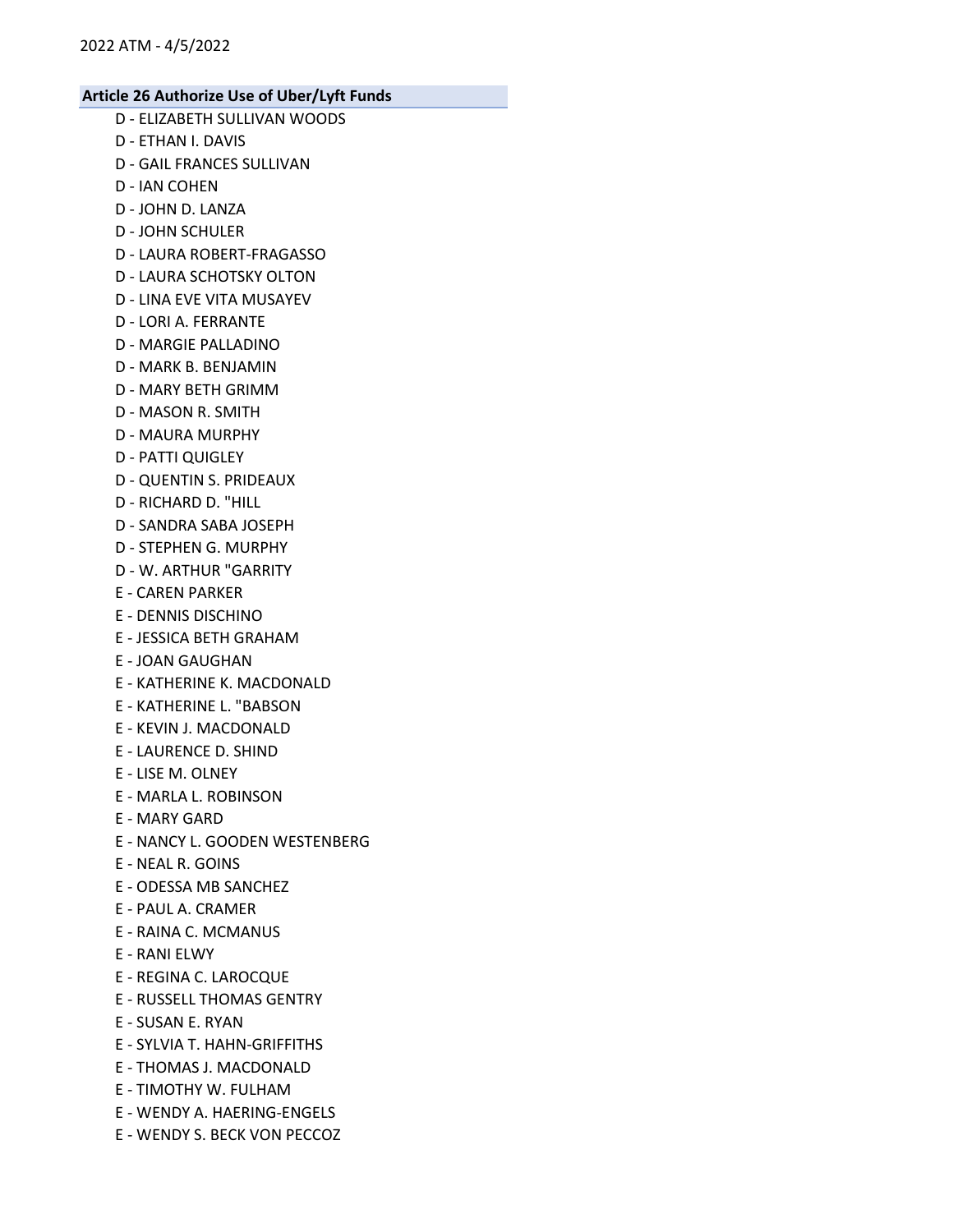- F C. MADISON "RILEY
- F CHRISTINE SWENSON LAWRENCE
- F CYNTHIA C. EDWARDS
- F DAVID RYAN DAWS
- F ELAINE M. PUTNAM
- F ELIZABETH LANGE
- F ELIZABETH MAY
- F FREDERIC W. RIPLEY
- F HOPE CROSIER
- F JAY PROSNITZ
- F JULIE RISING BRYAN
- F LISA COLLINS
- F MICHAEL ANDREW LICATA
- F MICHAEL J. MASTRIANNI
- F MICHELE DRAGON LIVINGSTON
- F NICHOLE ANN BERNIER
- F NIKI BRINKMAN-OFENLOCH
- F SARA A. JENNINGS
- F SHAWN BAKER
- F STEVEN J. SIMONS
- F SUSAN KAGAN LANGE
- F VICTORIA J. OSTLER
- F VIRGINIA LEE FERKO
- G ALICE HANLON PEISCH
- G ALLAN L. PORT
- G ANDREW A. WILSON
- G CRAIG L. COHEN
- G DIANE CAMPBELL
- G DOUGLAS W. SMITH
- G EDWARD D. FOLLAND
- G FREDERICK W. SCHALLER
- G HAROLD N. "KAPLAN
- G JANET Z. GIELE
- G JE'LESIA JONES
- G JOAN HACKETT CODY
- G JUDSON L. JAFFE
- G KARL HAMMOND
- G KATHLEEN F. TRUMBULL
- G LORRI WOODACRE
- G MARJORIE R. FREIMAN
- G MARY ANN CLUGGISH
- G PARKER MORSE
- G PAUL H. MERRY
- G PETER SOLOMON
- G PHILIPPA BIGGERS
- G SUSAN A. MANGIACOTTI